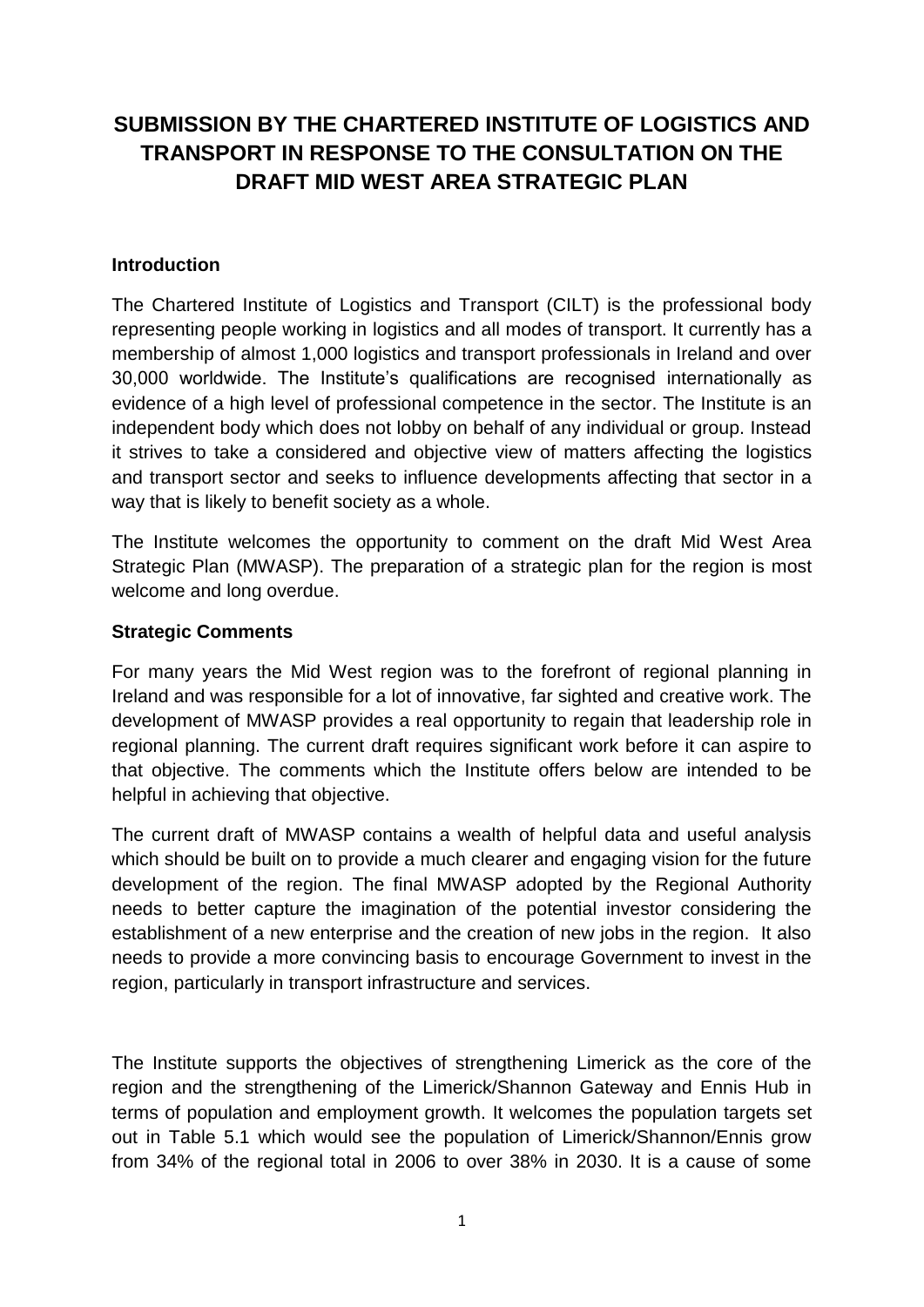concern, however, that the draft MWASP does not set out sufficiently clearly how these targets will be achieved. There is a concern that these targets may be just aspirational and that there appear to be few operational strategies and measures in the draft which give reasonable assurance that they can be achieved.

Before finalising the Plan it might be prudent to await more detailed results from Census 2011, due in the Spring, to assess whether the distribution of population growth since 2006 has been in line with the proposed targets or not. If the trend is not favourable, it may necessitate some reconsideration of the proposed approach. The draft Plan identifies a number of development clusters for the Limerick Metropolitan Area and goes on to state that local area plans should be prepared for each cluster to assess their potential to provide employment and residential uses. This seems to raise a doubt about the capacity of these areas to meet the population targets. It is not clear if the study team carried out a preliminary analysis of the capacity of each area to absorb the population targeted for it and this might be addressed in the final document.

Robust arrangements should be put in place to monitor population trends in the region, both total growth and the location of that growth. If growth does not occur in line with the forecasts, it should not be assumed that this is just a matter of timing and that it will eventually occur on the scale and in the locations forecast. It will be important to carefully analyse the reasons for any material departure from the Plan and to adjust the development strategy accordingly. Otherwise there is a real risk that the objectives of the Plan could be fatally undermined.

The Institute strongly supports the statement in the draft (Section 3.1.4) that the continuation of an overly dispersed settlement pattern in the Mid West will undermine the achievement of the settlement targets in the Regional Planning Guidelines and MWASP. This deserves repetition and greater emphasis throughout the Plan, as does the related point that dispersed settlement will also undermine the case for increased investment in public and sustainable transport.

There needs to be a much clearer articulation of the interaction between the land use and transportation strategies proposed in the draft. It is not sufficiently clear how the transportation strategy is integrated with the land use objectives or how the land use strategy will support the development of a more sustainable transport system. For example, is it proposed that residential development in the major urban areas of the region should be concentrated on public transport corridors? Are higher development densities proposed for areas close to public transport? Is there a need for more detailed guidance as to the content of future development plans to facilitate the implementation of the proposed strategy?

Sustainable Urban Mobility Plans should be drawn up for the main urban centres. These Plans are being promoted by the European Commission and the European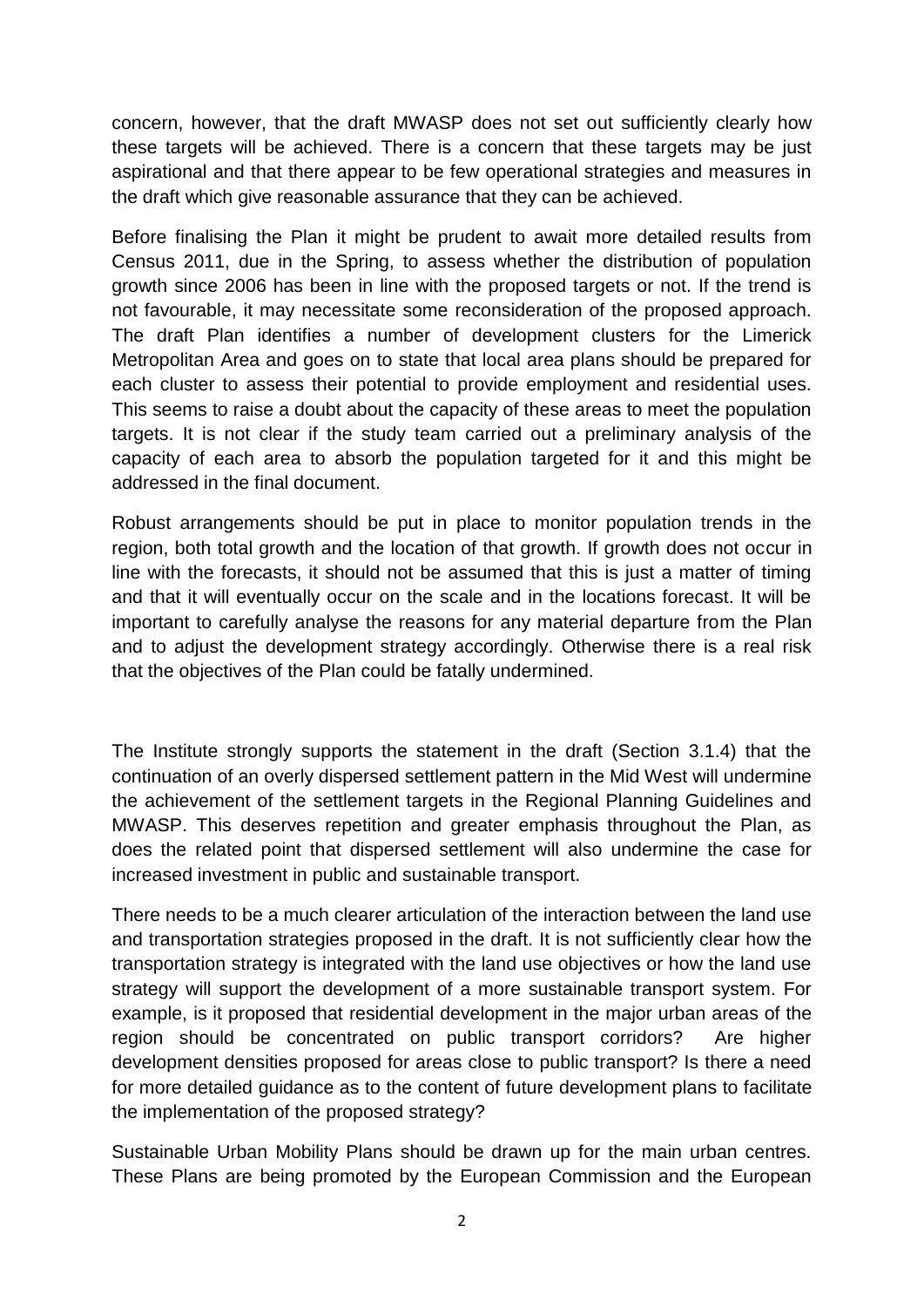Parliament as a way to better fulfil the aims and objectives of the EU Action Plan on Urban Mobility. They involve an integrated planning process, address all forms and modes of transport in an urban area and its environs and are intended to foster a planning culture and practice that aims at truly sustainable urban transport development. They define a set of interrelated measures designed to satisfy the mobility needs of people and businesses of today and tomorrow.

Consideration should be given to strengthening the Transportation Strategy (Section 5.4). The most fundamental problem is that the text is not sufficiently clear as to the status of the excellent work contained in the Public Transport Feasibility Study. Rather than mainly recount what was done in the Feasiblity Study, Section 5.4 should clearly set out the recommended public and sustainable transport strategy derived from that work, assuming that is the intention. The only clue at present as to the status of Appendix C is an obtuse reference at the beginning of Section 5.4.3.

The two sub-sections on roads are disappointing and seem to assume that road investment is a self-evident good. There are two long lists of proposed road developments/improvements but there is an inadequate explanation of how these investments support the implementation of the overall MWASP strategy. Unlike the public transport strategy set out in Appendix C, there is no attempt to prioritise the proposed road investments from a regional development perspective. The risk, therefore, is that these unsupported and unprioritised proposals will simply be dismissed by Government when considering how to allocate very scarce funding.

Given the scarcity of public funding for a substantial period ahead, first priority needs to be given to protecting the existing transport system and maximising its value. The existing road and public transport infrastructure needs to be adequately maintained and renewed on a timely basis. Bus and rail fleets have to be replaced at the end of their useful life. None of these should be taken as a given in the current very difficult economic climate and the Institute therefore recommends that Section 5.4 address this issue in a substantive way. The Section should place a more explicit emphasis on ways to sweat existing assets to the maximum extent possible before seeking funding for new investment. Are the region's roads, particularly in urban areas, being used as efficiently as possible? Is there scope for more effective use of information technology to increase use and capacity? Is there a better way to deliver public transport services in rural areas? How can traffic on lightly used rail lines be developed? These issues are touched on in the draft but should be strengthened and emphasised. If the region proves that is has a strategy to make the best possible use of its existing infrastructure, it will strengthen its case for funding and for new investment.

There appears to be a very significant frontloading in capital expenditure in the first five years of the preferred public transport and sustainable transport investment strategy. Is this feasible given the significant reductions in capital expenditure for the period 2012-2016 announced late last year in the Comprehensive Expenditure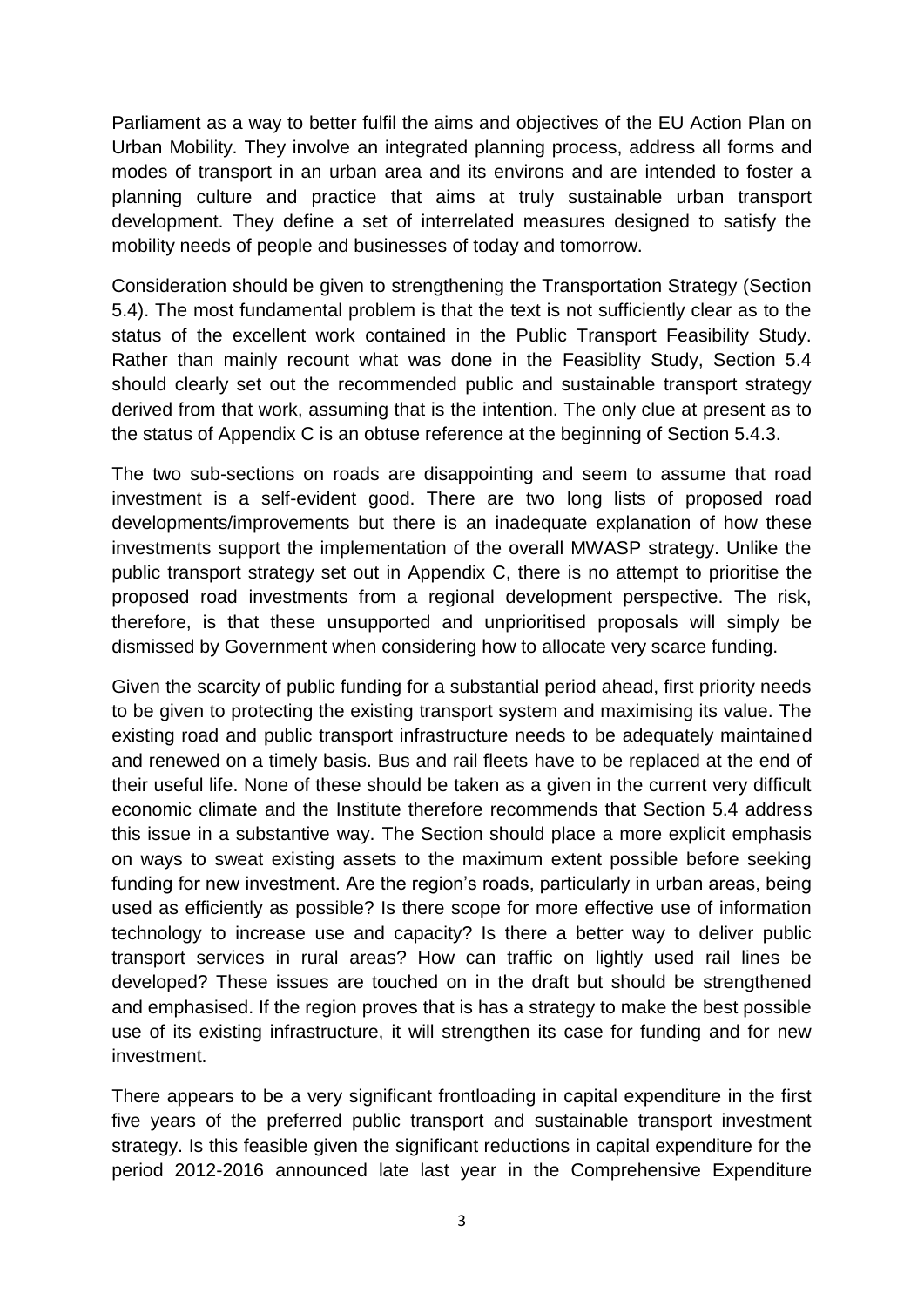Review? A number of the measures also have a requirement for ongoing revenue support which should quantified and included in the Preferred Strategy.

More detailed consideration might be given to the possibility of generating additional funding for transport investment in the region itself, rather than simply dismissing this as politically too difficult or a matter for national Government. If the region was itself willing to consider some, even difficult, funding options this would strengthen its case for central Government support.

## **Detailed Comments**

The following are some more detailed comments on aspects of the draft MWASP:

**Executive Summary:** The Executive Summary is too short and fails to convey the substance of the proposed development strategy for the Mid West. It needs to engage the reader and encourage him or her to delve into the detail.

**Chapter 2:** Some of the data in this Chapter and elsewhere in the draft is out of date and should be updated as far as possible. For example the Shannon Airport traffic figures for 2011 are now available. Are more up to date employment statistics available?

There appears to be some confusion as to what the Plan wants to say about the Limerick-Ballybrophy rail line. In Chapters 2 and 7 it talks about possibly redirecting some Limerick-Dublin services to this line, whereas Appendix C suggests reviewing the possibility of converting it to tram/train operations. The relevant text should be reviewed in the light of the service changes introduced on 5 March and the options discussed in Rail Vision 2030, recently published by Iarnrod Eireann. MWASP should clearly demonstrate how its land use strategy would sustain a case for the retention and development of services on this line. An alternative funding model for the retention of services on this line might also be considered, based for example on the Community Railways and Community Rail Partnerships in the Britain and similar models in other countries such as Germany.

There are references in Chapter 2 and elsewhere in the draft to the future provision of high speed rail services between the principal cities. What is meant by high speed in this context? The UK Government recently decided to proceed with the development of a new high speed line between London and the West Midlands at a capital cost (excluding rolling stock) of STG£18.6 billion. This is roughly the same distance as Limerick to Dublin and the estimated cost exceeds the total cost of developing Ireland's motorway network. Is this realistic in even the longer term and has Ireland the population base and distribution to support such investment? The region might instead consider supporting a rail development strategy which aims to reduce journey times on the existing rail network. Iarnrod Eireann recently published Rail Vision 2030 which demonstrates that investment to provide alternate direct and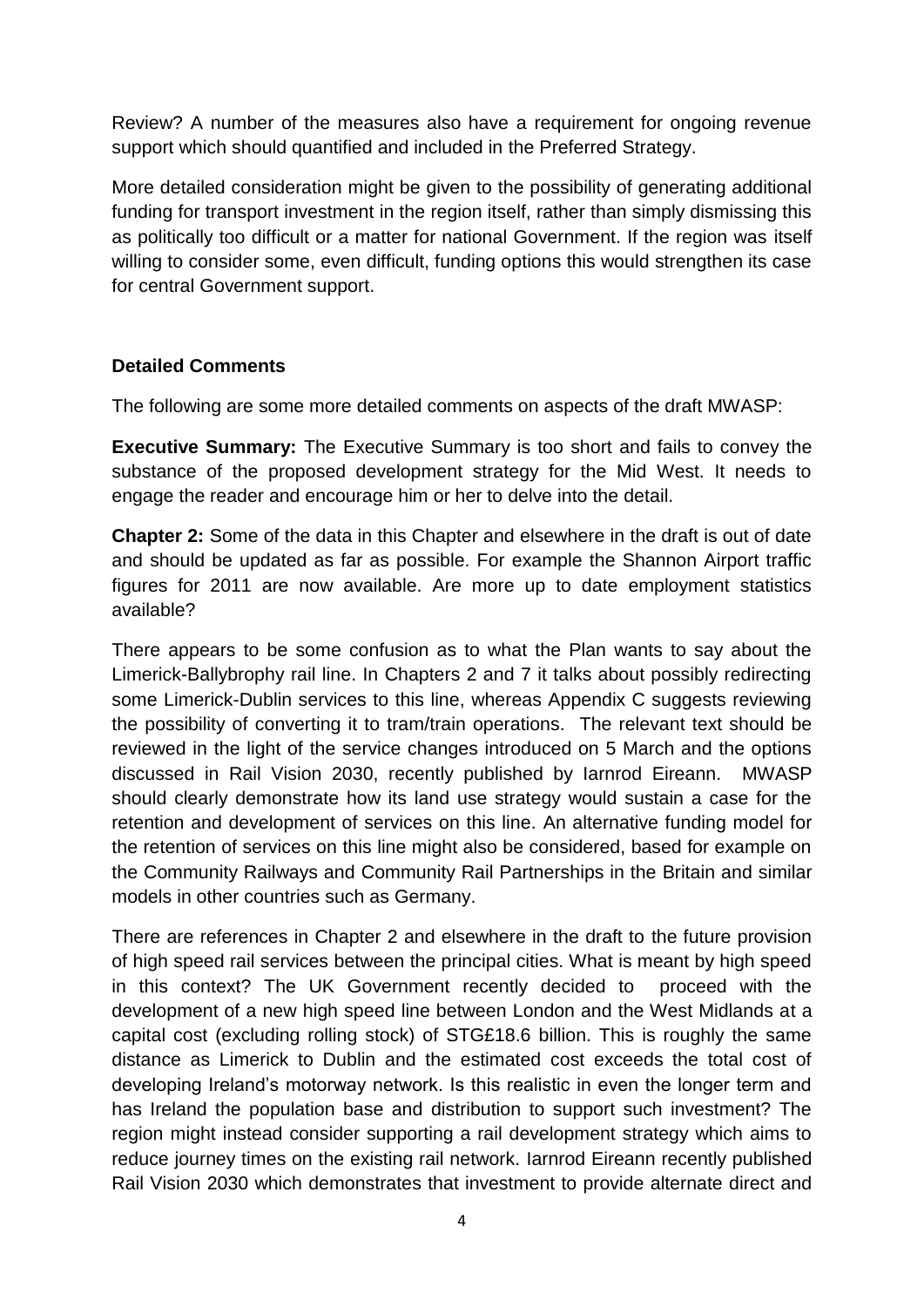indirect services on the Limerick-Dublin route, coupled with a 2 hour journey time, would generate a substantial economic return. This, allied with retention of an hourly frequency, would make the rail service more attractive and competitive with road travel.

Consideration could also be given to reducing journey times between Limerick and Cork/Waterford through infrastructural investment and possible better timetable integration, through for example shorter layovers at Limerick Junction.

**Chapter 3:** Section 3.1.2 on the National Development Plan is badly out of date and fails to reflect that it has been succeeded by the National Recovery Plan (2010) and the Comprehensive Expenditure Review (2011) which involve very severe reductions in Exchequer capital expenditure in the period to end 2016 over what was originally planned. Has the study team considered the implications of these reductions for the content and timing of the MWASP investment proposals?

**Chapter 5:** This Chapter contains some laudable settlement policy objectives, such as integrating the location of key land uses with the highest level of access by public transport, cycling and walking, the promotion of key infrastructural investments in locations that can successfully accommodate significant development and so on. It would be helpful if the Plan made a stronger case for specific investment proposals by showing more clearly how they would contribute to the achievement of these policy objectives. It would also greatly strengthen the Plan if it made more explicit recommendations as to how local authority development plans should be amended to achieve these objectives.

The statement on page 68 that Newcastlewest should be planned to operate in tandem with Rathkeale and Abbeyfeale warrants some explanation.

The Institute supports the key policy objectives set out under headings 1-8 in Section 5.3.2. However some warrant further development in the supporting narrative and elsewhere in the Plan, as appropriate. For example, under heading 1 there is a reference to the need for a distinct unified vision for the region and for a willingness to ensure alignment of all local authority policies with the single vision. Are these matters addressed as fully as possible in the Plan itself? The strategic basis for a cohesive approach to improving infrastructure could be articulated more effectively under heading 4 as the existing reference to other reports and a list of projects is not convincing. The reference under heading 5 to Shannon Airport suffers from a similar problem.

MWASP should be used to give better emphasis to the strategic role of both Shannon Airport and the Estuary port and the final text should set out much more clearly how the region wishes to see these facilities developed.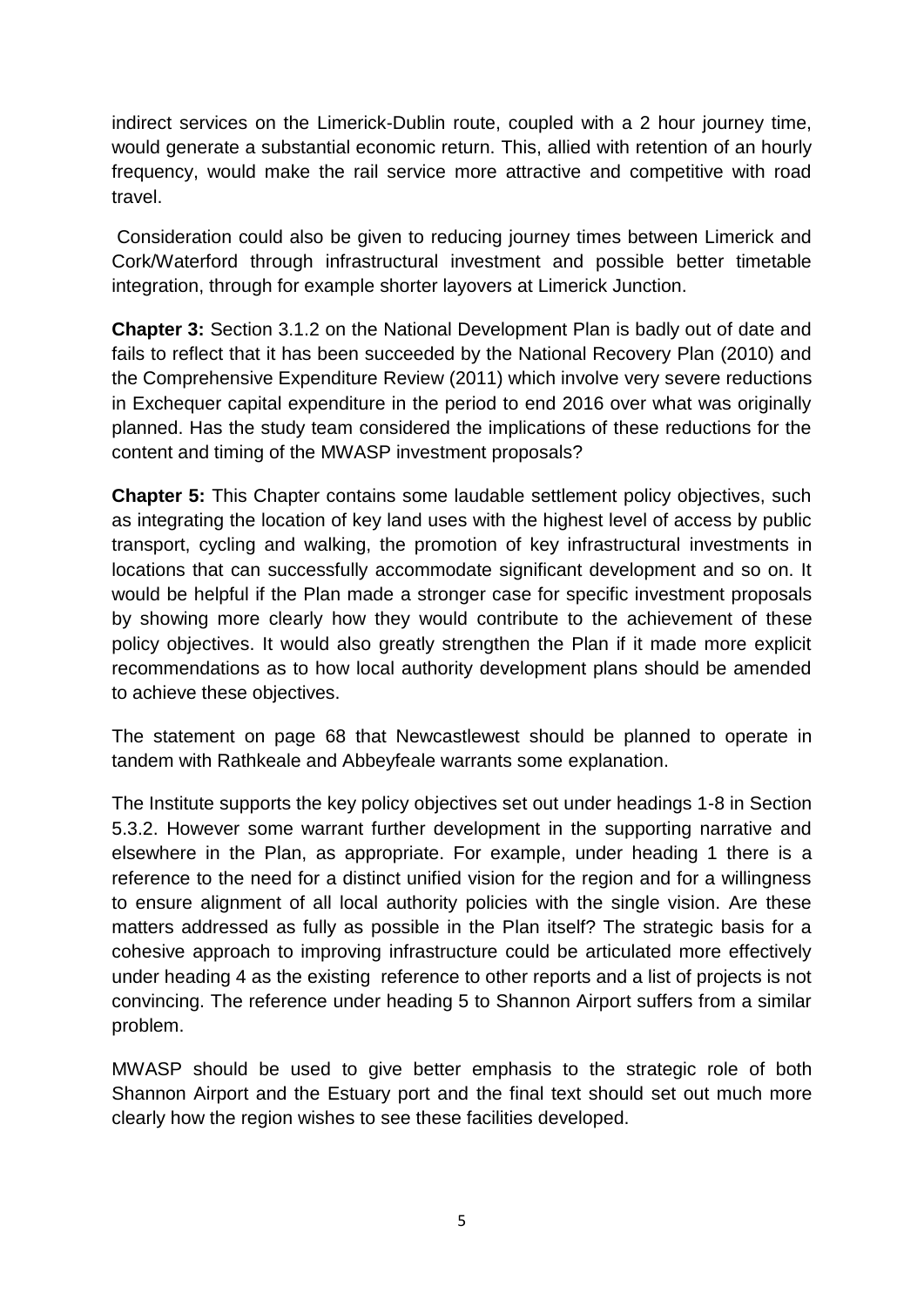The references to the Limerick Regeneration Plan on page 74 should be updated. There is a reference to a rail link to Shannon Airport on page 75 which seems inconsistent with the conclusions of the Public Transport Feasibility Study.

The objectives in Section 5.4.1 might be more clearly expressed. For example what is meant by "international links and competitive location"? Infrastructure should support economic development not just industry.

There are repeated references to the proposed M21 between Adare and Abbeyfeale. The M-designation suggests a motorway? Is this correct and if so is it now warranted? The case for revisiting this project needs to be more clearly articulated on page 83. In our view town bypasses coupled with targeted improvements to enhance the capacity and safety of the road will be sufficient for this corridor.

There is a reference on page 84 to some links and bypasses being progressed through private financing. What form (development levies, tolls) and to what extent (will they still require substantial public funding)?

The heading of Section 6.1 might be changed to "Assumptions" rather than "Targets" as better describing its content.

In Section 6.2.1.1 the reasons for the greater growth in passenger numbers warrants comment, particularly as it seems to be represented as a positive trend. For example, if the cause of this was ever longer commuting journeys due to a movement of population to more peripheral areas in the region this would be a cause for concern.

As mentioned earlier, consideration should be given to the need for more specific and detailed development control recommendations in Section 6.3.

The recommendation on page 100 that the MWASP Steering Committee meet in September to process applications for Government financial assistance would seem to be too late in the year to influence the revised Estimates process.

**Appendices A and B:** Perhaps these should be merged and described as the Preferred Public and Sustainable Transport Strategy.

**Appendix C Public Transport Feasibility Study:** The Executive Summary would benefit from some further development to give the casual reader a clearer picture of its conclusions and recommendations.

While we do not necessarily disagree with the conclusion, the analysis of light rail in Section 3.2 seems very perfunctory. It would benefit from some demand analysis and should include an Irish perspective based on experience with Luas. Why is UK cost data used instead of Irish data? There is no evidence of consultation with the Railway Procurement Agency. The descriptions of the Luas lines contain errors.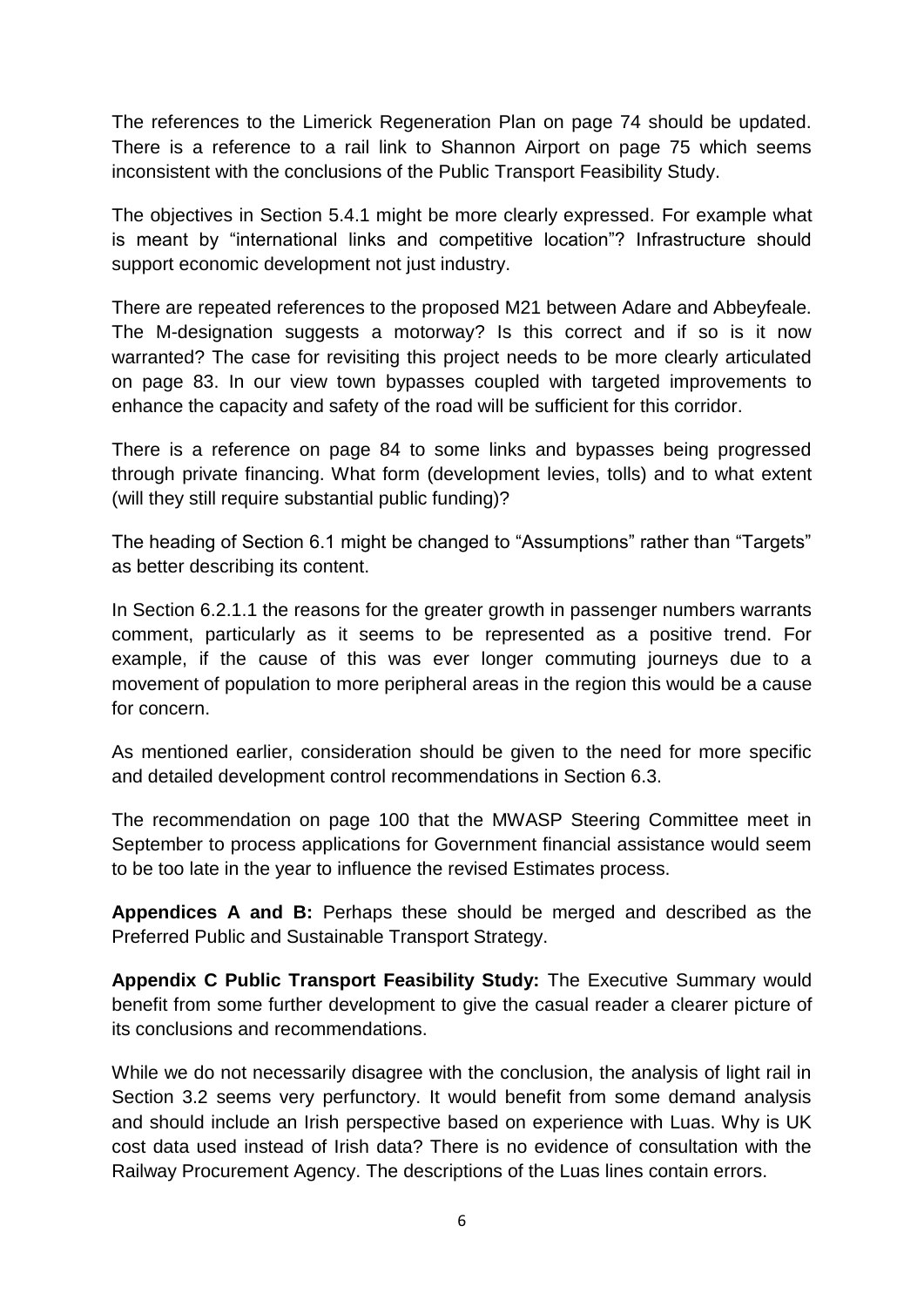On page 20, an indicative cost per park+ride space would be helpful, possibly guided by work done by the former Dublin Transportation Office.

The Institute supports the proposals for the development of local bus services in Limerick, including the simplification of the network, the intensification of services on a cost effective basis, the provision of park+ride and the improvement of travel information. We also stress the importance of better integration of rail services with the local bus network.

The Institute will publish a policy statement in the near future which supports the development of better bus priority, including BRT, and recommends the early implementation of one or more demonstration projects to test the concept in an Irish context. We therefore support the proposals for three BRT corridors in the Study, although another term should be used because what is proposed does not accord with what is usually understood to be BRT. The proposals would benefit from some further elaboration, particularly some demand analysis and a more explicit explanation of how they would support the wider MWASP development strategy in the areas served. The implementation of effective bus priority measures should be a precondition for the enhancement of bus services and the provision of Exchequer funding for such services should be conditional on satisfactory progress on the implementation of bus priority.

In summary, the Institute believes that the future development of Limerick and its environs should be designed around the bus as the mode of choice, accounting for a significantly larger proportion of total transport journeys. To achieve this, a dedicated team drawn from the relevant agencies, and with an explicit mandate and clear targets, should be put together to develop the plans and deliver on the ground.

Section 3.12 would benefit from much more specific guidance on the content of necessary supportive land use policies.

In Section 5, there appears to have been no modelling of the Preferred Strategy as distinct from Scenarios 2 and 3. The investment packages in Scenarios 2 and 3 seem to deliver quite modest absolute increases in public transport passenger numbers and modal share. This modest impact from investment suggests that some further consideration should be given to push/pull measures to encourage increased use, notwithstanding their somewhat cursory dismissal in the draft Plan. The timing of investments might also be reconsidered in this light and also because of the likely continuing constraints in public expenditure in the medium term. Another factor that needs to be taken into account is the significant recurring cost of many of the measures proposed in the Preferred Strategy.

As regards specific proposals, it is not clear what the value of a rail/air shuttle from Sixmilebridge would be. It would not appear, for example, to deliver competitive journey times when compared with bus services between Limerick and the Airport.